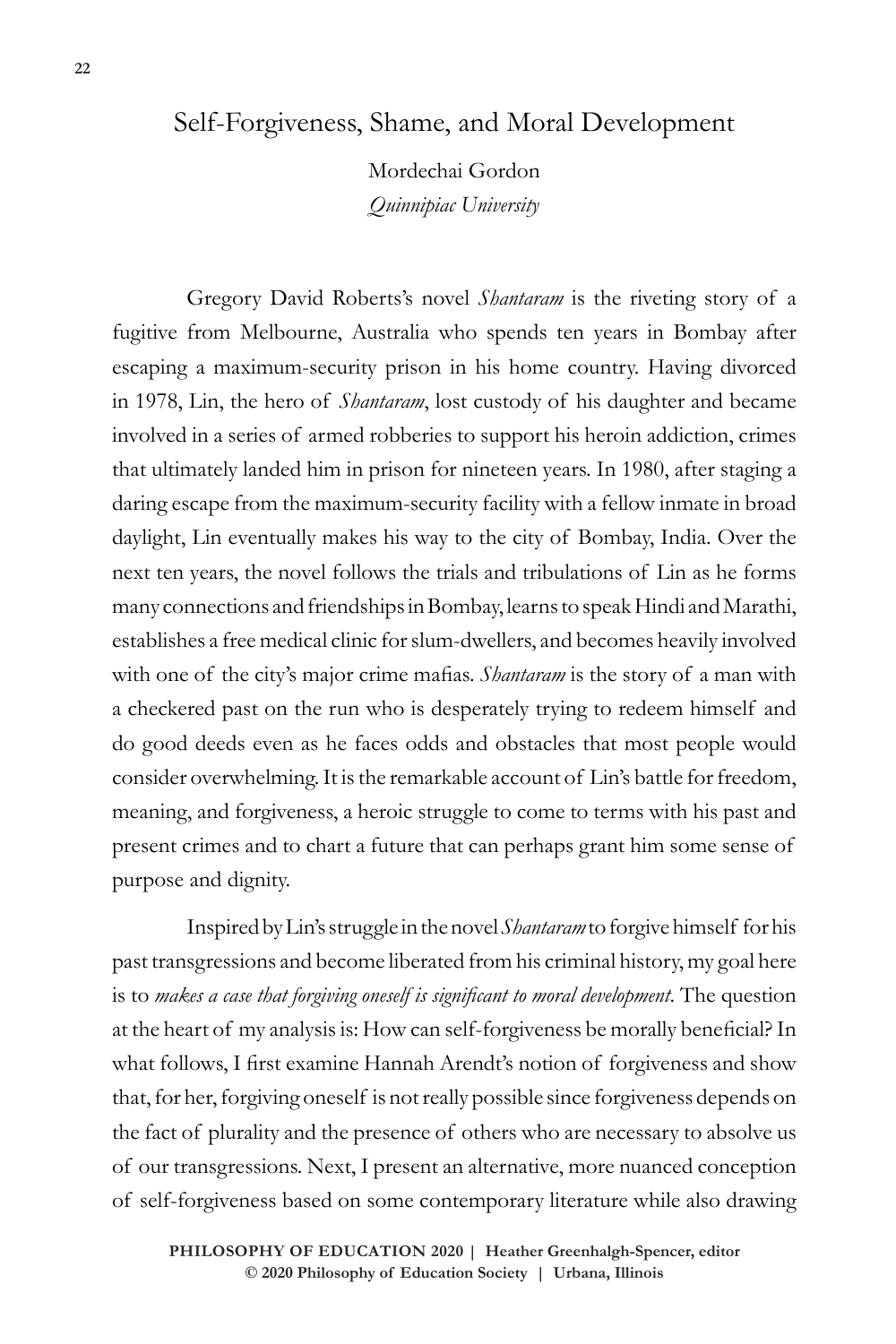on Lin's example from *Shantaram*. I highlight the central role that experiencing shame plays in acknowledging one's wrongdoings and in facilitating the process of self-forgiveness. The final part of this essay explains how forgiving oneself is related to and can enhance one's moral development.

# ARENDT, ACTION AND FORGIVING

Arendt laid out her understanding of the power to forgive in the context of her discussion of the human faculty of action, a faculty that she first elaborated in depth in her book *The Human Condition*. In this book, Arendt characterizes action as the actualization of the human condition of freedom and as the realization of our capacity to initiate something altogether new together with other human beings. Political action, she holds, is often "stimulated by the presence of others whose company we may wish to join, but it is never conditioned by them; its impulse springs from the beginning which came into the world when we were born and to which we respond by beginning something new on our own initiative."1 Arendt explains that to act is to insert ourselves into the world with words and deeds together with other people. Yet this insertion is neither moved by necessity like labor, nor prompted by utility, like work. Action, she believes, should be viewed outside of the means-ends category, precisely because it has no end. The strength of the action process can never be reduced to a single deed with a definite outcome, but on the contrary, can grow while its consequences multiply.

Shifting now to forgiveness, we can see that Arendt's understanding of the power to forgive is derived from her notion of political action—that capacity to act together with others in the public arena in order to bring about constructive change, yet whose outcomes are always unpredictable and uncertain. She writes that

> without being forgiven, released from the consequences of what we have done, our capacity to act would, as it were, be confined to one single deed from which we could never recover; we would remain the victims of its consequences forever, not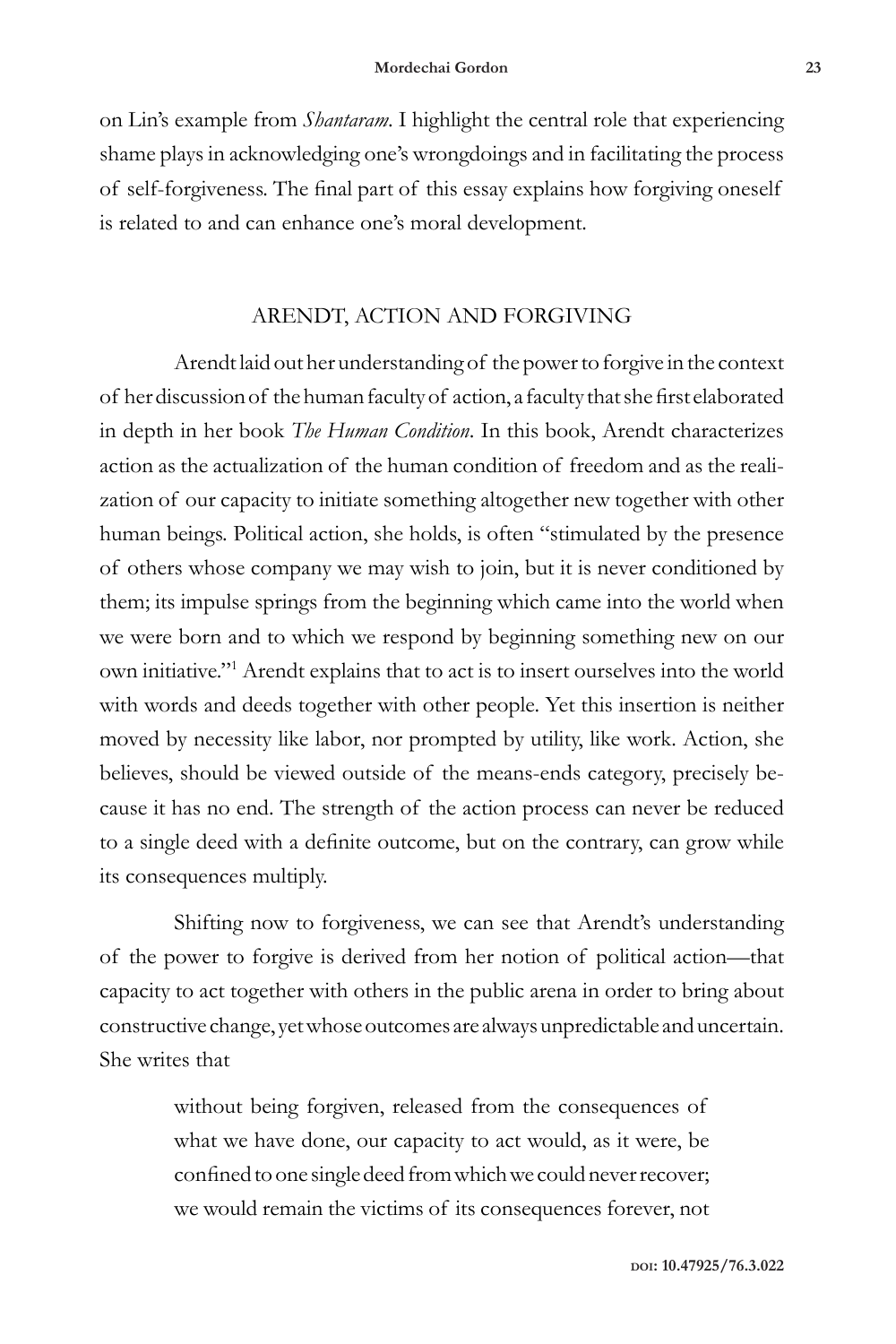unlike the sorcerer's apprentice who lacked the magic formula to break the spell.<sup>2</sup>

From this perspective, forgiveness is that capacity that enables human beings to change course and be released from their actions and transgressions; without this capacity, we would be doomed to merely *reacting* to every form of trespassing we experience in a potentially never-ending cycle of violence.

For Arendt, forgiveness is the exact opposite of vengeance since the latter is a type of reaction against a perceived transgression, a reaction that, because it remains bound by a cycle of violence and retribution, might go on forever. Unlike vengeance, which she considers a kind of automatic reaction to transgression, the act of forgiving often comes as a surprise and cannot easily be foreseen before it happens. "Forgiving," Arendt writes, "is the only reaction which does not merely re-act but acts anew and unexpectedly, unconditioned by the act which provoked it and therefore freeing from its consequences both the one who forgives and the one who is forgiven."3 The import of the power to forgive is in its ability to stop the natural progression of events and forge a new path for the future.

Yet, Arendt makes a further claim about the power to forgive that I believe is more difficult to defend. First, she asserts that forgiving, much like promising, depends on the fact of human *plurality*, that is, on the presence and action of others who come together in the political arena in order to bring about change and initiate new beginnings. Second, Arendt notes that since both forgiving and promising depend on the presence of others, "*no one can forgive himself* and no one can feel bound by a promise made only to himself; forgiving and promising enacted in solitude or isolation remain without reality and can signify no more than a role played before one's self."4 However, she says very little in order to substantiate this latter claim, other than to suggest that an isolated individual would never be able to forgive oneself because he or she "would lack the experience of the person for the sake of whom one can forgive."5 Although Arendt doesn't clarify her position here, I take it that the reason she believes that we cannot forgive ourselves is that she assumes that in politics as in our personal lives our actions typically have significant impact on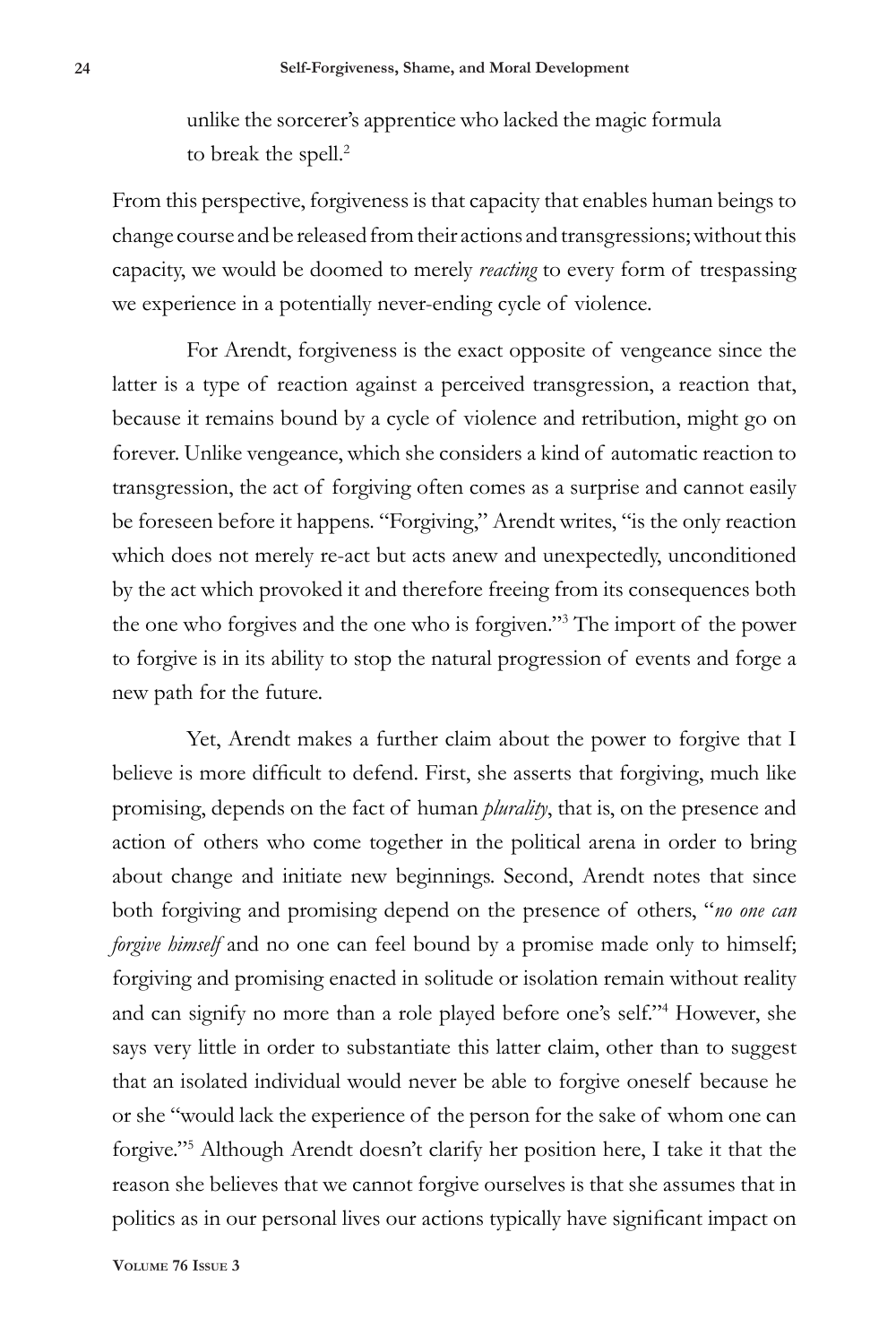others. Thus, Arendt's point seems to be that we cannot forgive ourselves when we intentionally or inadvertently harm others; when a transgression happens, it is up to the injured parties, not the trespassers, to grant or withhold forgiveness.

In her book *The Atrocity Paradigm*, Claudia Card attempts to explain Arendt's view on forgiving oneself, noting that it may be true that "self-forgiveness may be hasty when others who could forgive us have not done so or have not had the opportunity."6 On this interpretation of Arendt, the possibility of self-forgiveness depends on being forgiven by others first. Most likely, as Card suggests, there is some truth in Arendt's claim that after we have owned up to our mistakes, apologized to the victims, undertaken some reparations and taken other steps, we might be in a better position to forgive ourselves and regard ourselves less negatively. Indeed, throughout his time in Bombay, Lin, *Shantaram's* hero, struggles to forgive himself for the crimes he has committed and for hurting his family and friends in Australia at least in part because he has no contact with them and hence no way of asking his significant others for forgiveness. Eventually, Lin comes a little closer to forgiving himself, but only after he has first forgiven people like Khaderbhai, his adopted father, and Karla, the woman with whom he falls in love, both of whom seriously betrayed Lin's trust.

Still, a closer look at the phenomenon of self-forgiveness seems to indicate that, contrary to Arendt's view, sometimes it is not only possible but also highly desirable to forgive oneself. Card captures this point well when she writes that:

> Some willingness to forgive oneself, even for evil deeds, may be needed to sustain motivation to fulfill our obligations and avoid repeating wrongs. Perpetrators need the sense that they are worth the effort that self-improvement will require. Some self-forgiveness may be requisite to that sense of self-worth.<sup>7</sup>

Here Card emphasizes an important point that Arendt may have missed, namely, that self-forgiveness is a significant achievement since one has to overcome hostility toward and develop some level of compassion for oneself in order for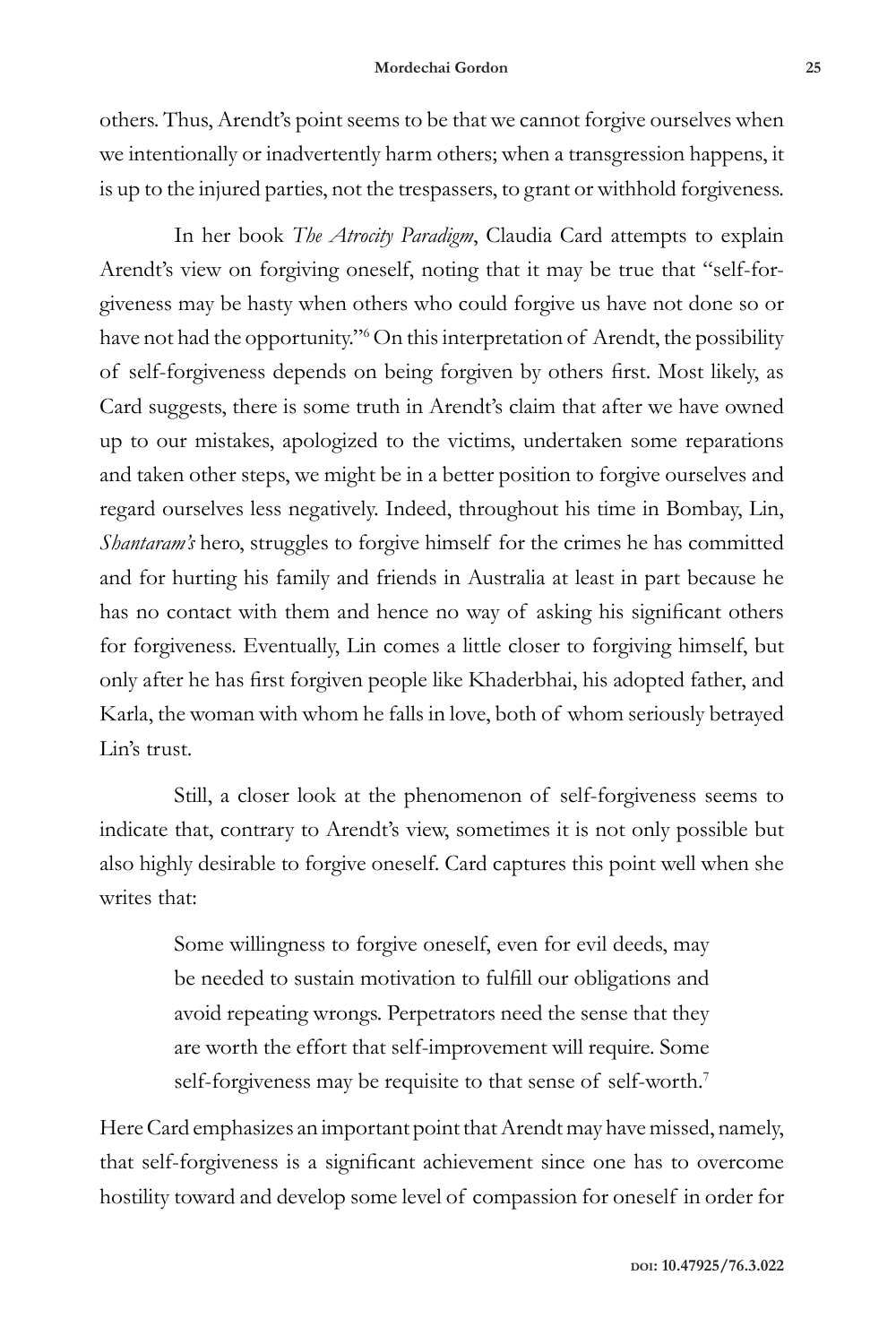moral improvement to take place. Contemporary psychological research confirms this insight about self-forgiveness being a deliberate choice that requires a considerable amount of effort. For instance, Jacinto notes that self-forgiveness is a conscious choice to let go of "self-blame, resentment, anger, hurt and other negative feelings toward oneself."8

### FORGIVENESS, SELF-FORGIVENESS AND SHAME

In order to comprehend the phenomenon of self-forgiveness, it is first necessary to adequately describe and contextualize the more general notion of forgiveness. A good place to start is to examine Douglas Stewart's fine essay "Thinking about Forgiveness: A Philosophical Preamble to its Cultivation in Schooling." In this essay, Stewart identifies some of the central features and characteristics of forgiveness, especially those that have ethical implications. For instance, Stewart describes the contexts that typically make interpersonal forgiveness morally relevant as

> those in which one person a (perpetrator) deliberately or through willful negligence offends, harms, or wrongs another (a victim) in word or deed and where the latter experiences negative or hard feelings in the belief that he or she has been wrongly or unjustly treated.<sup>9</sup>

On this view, forgiveness only makes sense in these cases: in which people harm others and not when they treat them well; in which the victims were actually (not falsely) hurt; when there was some intent to harm another; and finally, when the perpetrator acted with a sense of agency and was not forced by some external or inner compulsion.

Stewart goes on to describe what it means to forgive, to be forgiven, and to be a forgiving person. "To forgive," he writes, "is to let go our negative emotions or hard feelings and to adopt in their place a more generous and compassionate attitude towards our wrongdoers as *persons* or *human beings*, all the while condemning what they did and holding them responsible for it."<sup>10</sup> Forgiving, in other words, does not mean to absolve the perpetrators from being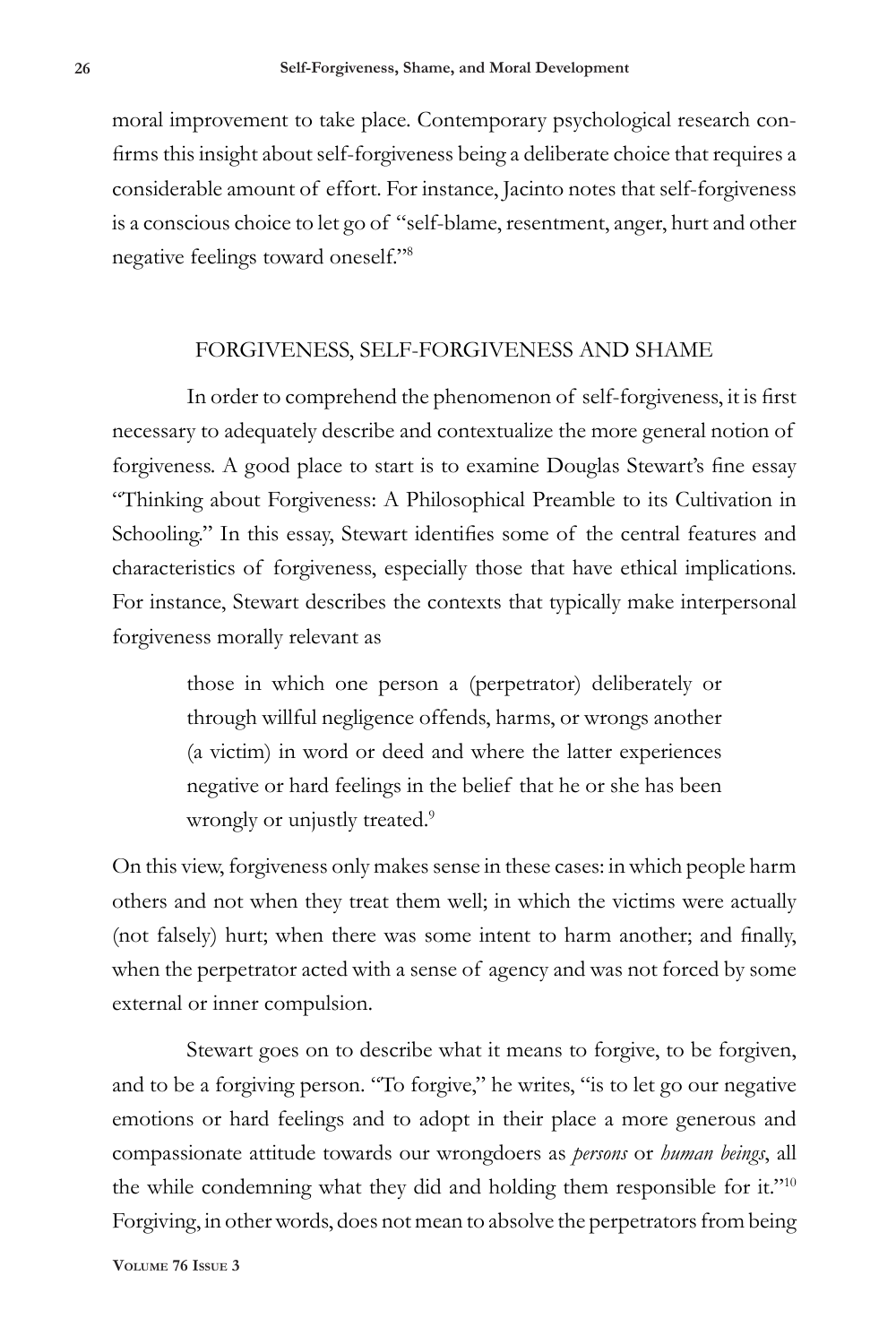#### **Mordechai Gordon 27**

accountable for their actions, but rather to accept the idea that all recriminations or acts of vengeance will cease. Being forgiven implies that the persons who harmed us will no longer be despised or viewed with contempt and that the negative feelings we held toward them will be supplanted by compassion and respect. Finally, Stewart points out that to be forgiving is to be the kind of person that does not typically hold on to grudges, one who considers revenge or retaliation to being maltreated as morally problematic responses.

Stewart's analysis of forgiveness is quite helpful since he clarifies some common misunderstandings about this phenomenon. For example, he emphasizes that to forgive is not the same as to forget since without remembering, forgiveness, as we have defined it above, would not even be possible. Moreover, to conflate the two runs counter to the experiences of those victims who have forgiven their perpetrators but not forgotten the suffering that they experienced. Second, Stewart reminds us that to forgive is not the same as absolving the wrongdoers of blame or responsibility for their actions; nor does forgiveness imply condoning or minimizing what the perpetrators did. In fact, to tell someone "I can't excuse what you did to me; it was wrong and hurtful, but I am willing to forgive you nonetheless" is something that happens quite frequently. Third, Stewart argues that "to forgive is not the same as to *reconcile* with one's wrongdoer, though a new and renewed relationship of mutual trust and confidence between victim and wrongdoer may at times be the upshot of forgiving."11 In other words, forgiveness is possible without reconciliation and there are occasions in which some form of reconciliation can occur between two people who have hurt each other without forgiveness.

In her book *Moral Repair: Reconstructing Moral Relations After Wrongdoing*, Margaret Walker discusses three essential features of forgiveness—overcoming resentment, restoring relationship, and setting a wrong to rest in the past. Walker's analysis advances our understanding of forgiveness when she states,

> None of these features need be present in every case plausibly seen as a case of forgiving, yet any one of these three features can be crucial in a particular case to achieving the resolution forgiveness is seeking. We should think of forgiving in a flexible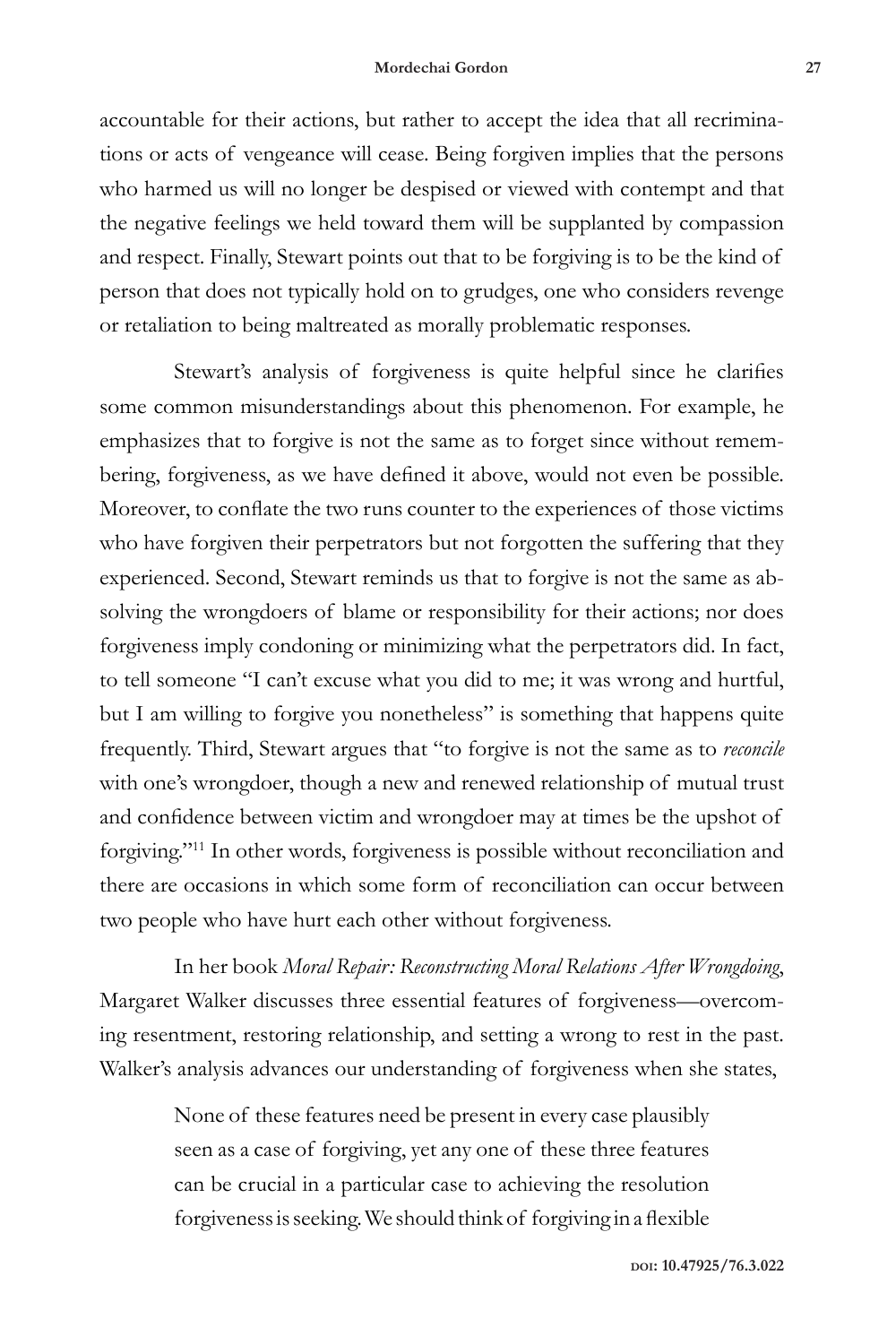way, a way that shows why each of the three features favored by philosophers can matter in many cases, but that also shows why none of them is definitive in every case.<sup>12</sup>

Walker's analysis underscores the possibility that although there are some essential aspects of forgiving, we should not treat every case of forgiving as having the exact same features. Instead, as she insists, it is more fruitful to adopt a flexible understanding of this phenomenon, one that acknowledges that various cases of forgiving may have some similar features but also some important differences. More specifically, Walker suggests that different instances of forgiving can vary not only in whether or not all three features (overcoming resentment, restoring relationship, and setting a wrong to rest) are present, but also in the relative weight that these features have in each instance.

Another important point that Walker makes is that forgiving is aimed first and foremost at *repairing moral relations* and, as such, to forgive should be considered morally valuable and even admirable. She writes that forgiving "refers to a process with moral effects, even as it has social and psychological aspects and conditions. Everyone recognizes that *simply* being able to go on with a relation, to function in it, is not forgiveness."13 For instance, a woman that was painfully betrayed in a marriage yet decides to merely "move on" while maintaining a sense of suspicion and mistrust and not holding her husband accountable has probably not forgiven him. Walker echoes the view espoused by Stewart that forgiving, because of its key moral dimension, is not the same as forgetting, condoning, or minimizing the actions of those who have harmed us. Both Walker and Stewart insist that contrary to these other ways of responding to being harmed, forgiving implies that something has to be set aright, "in a way that neither compromises, dulls or buries the sense that a wrong was done."14

Given this brief discussion of some of the essential features of forgiveness, we can now turn to an examination of self-forgiveness and its relation to the former. In an article entitled "Self-Forgiveness and Self Respect," Robin Dillon makes three salient points that are especially relevant for my discussion of forgiving oneself and moral development. First, is that a person who is able to forgive oneself is one who manages to *transform* "painful feelings of negative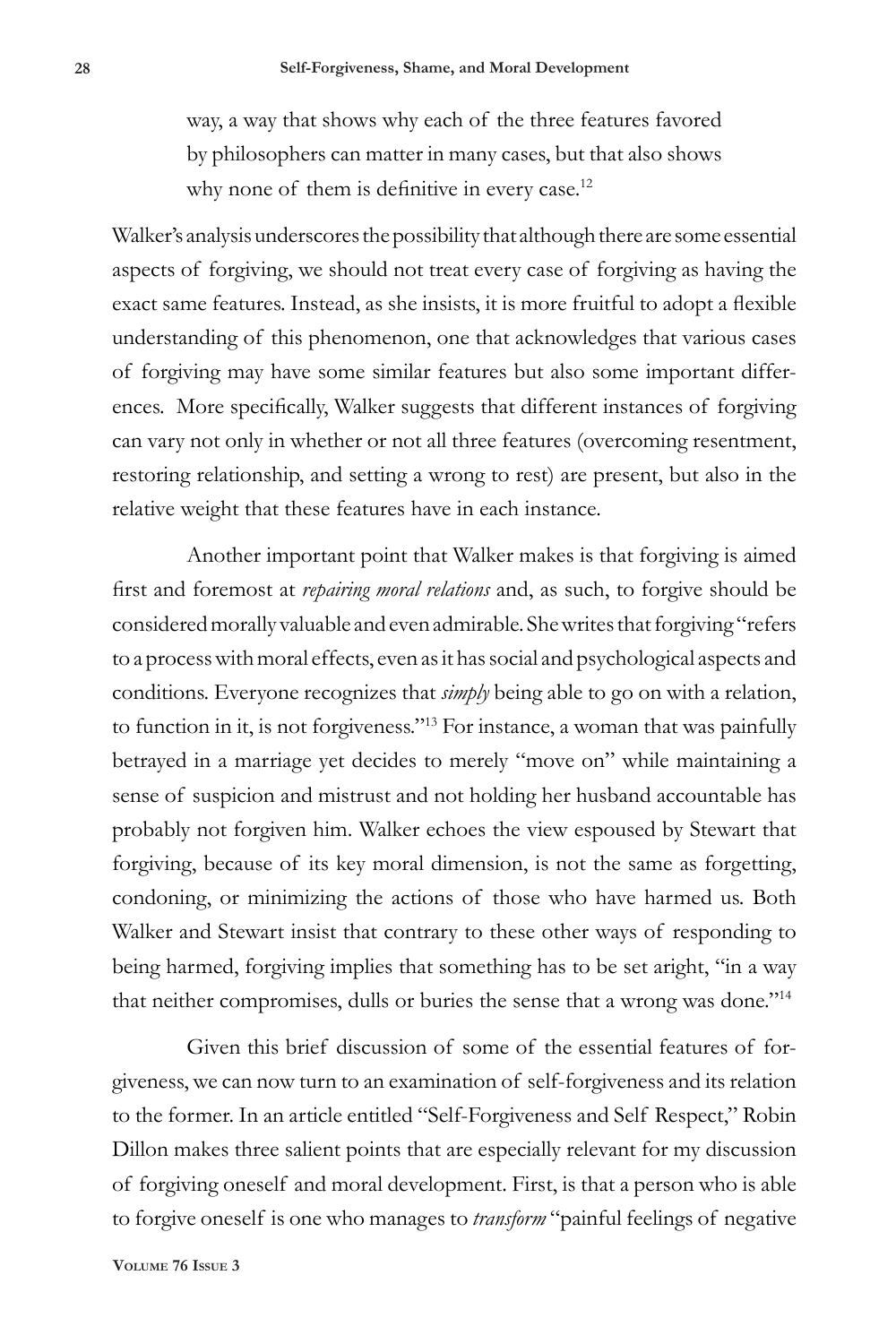self-assessment such as guilt, shame, deep disappointment with oneself, self-contempt, as well as remorse, anguish, despair, self-doubt."15 Other researchers like Williston have also emphasized this quality of self-forgiveness, noting that forgiving oneself entails the ability to renounce self-directed negative attitudes like contempt, anger, and hatred— attitudes that arise due to an agent's belief in one's own moral failing.16

Second, for Dillon, it is important to recognize that personal shame is at the core of the negative attitude that one who is struggling to forgive oneself needs to confront. "To say that shame is at the core of the negative stance is to say that even when the stance is prompted by wrongdoing or the terrible consequences of one's actions, its object is one's self."17 On Dillon's view, shame is often directed not only at the perpetrator's past conduct, but also at some fundamental aspect of oneself revealed in the undesirable conduct. Williston echoes this view when he argues that an agent "must have experienced significant moral shame before legitimately coming to the judgment that she may forswear self-directed negative attitudes."<sup>18</sup> Both Dillon and Williston assert that people who have seriously wronged others need to experience personal shame and take responsibility for their actions before attempting to forgive themselves; otherwise an attempt at self-forgiveness is not likely to be meaningful.

The example of Lin in the novel *Shantaram* is quite illuminating with respect to the role that shame needs to play in facilitating self-forgiveness. Lin, who was addicted to heroin and committed armed robberies to support his addiction and consequently lost his family and friends in Australia, had never fully comprehended and taken responsibility for the wrongs he had perpetrated. Not even during his trial or the three years that he spent in prison in Australia did he feel any sense of guilt, remorse, or shame. Only years later, when he visits a remote Indian village, surrounded by his friend Prabaker and his family, does Lin begin to realize the enormity of what he had done and experience a deep feeling of shame:

> It was only there, in the village in India, on the first night, adrift on the raft of murmuring voices, and my eyes filled with stars; only then, when another man's father reached out to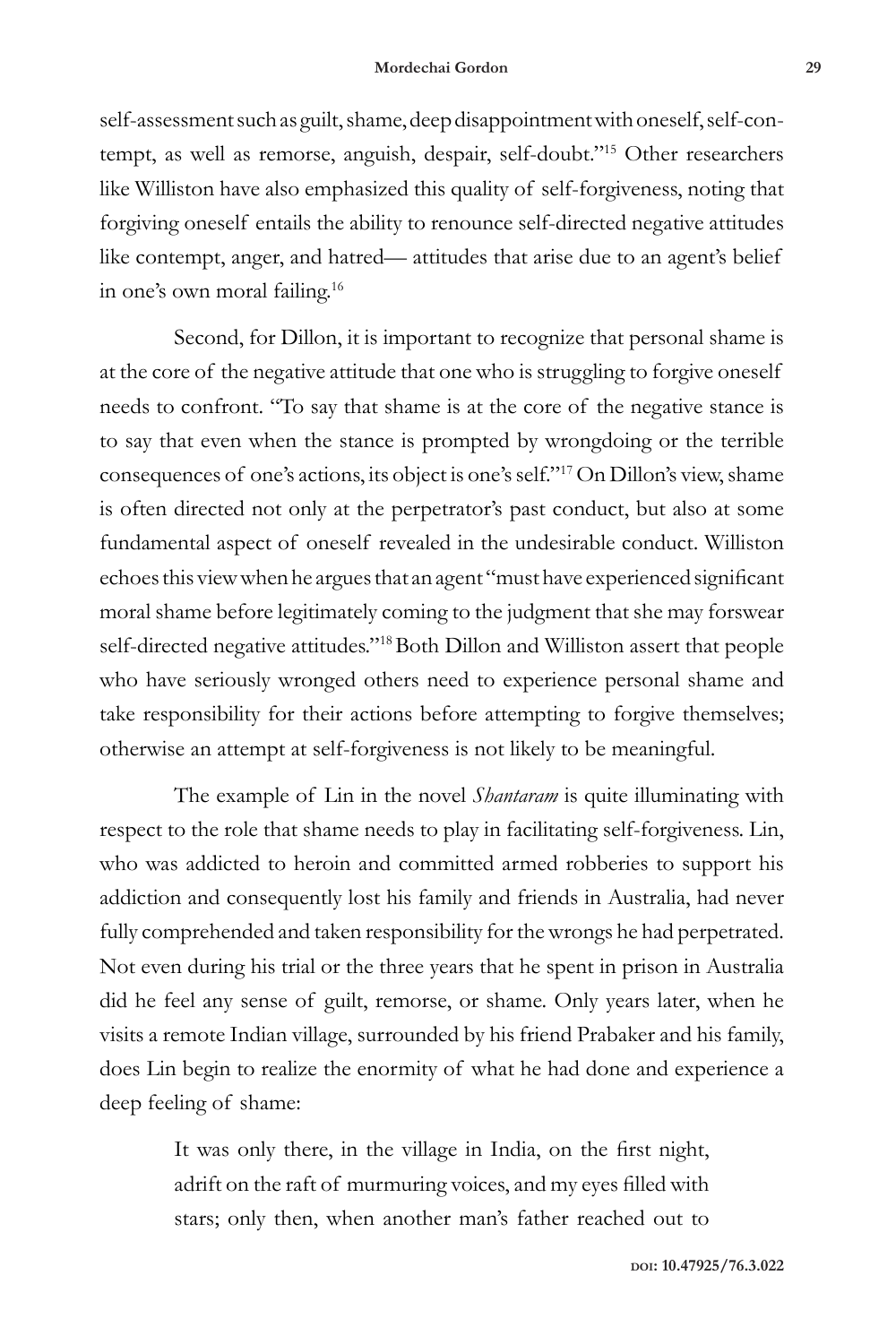comfort me, and placed a poor farmer's rough and calloused hand on my shoulder; only there and then did I see and feel the torment of what I'd done, and what I'd become—the pain and the fear and the waste; the stupid, unforgivable waste of it all. My heart broke on its shame and sorrow. I suddenly knew how much crying there was in me, and how little love. I knew, at last, how lonely I was.19

The case of Lin illustrates the point made by Dillon and Williston about the need to experience shame and take responsibility for one's harmful actions before the prospect of self-forgiveness becomes possible. Lin's example also demonstrates the idea that the shame felt by an offender is not only directed at one's past deeds, but also at oneself, at the type of person one has become. Roberts closes the chapter of *Shantaram* in which Lin first confides that he felt deeply ashamed at himself by noting that "some truths about yourself are so painful that only shame can help you live with them."20 Thus, living with shame is necessary to enable people to endure those painful truths about themselves without which self-forgiveness and moral development would be impossible.

Third, Dillon underscores the point that to forgive oneself does not imply that one has extinguished all the negative feelings directed at oneself or ceased to engage in any self-reproach. As she puts it:

> Forgiving oneself means not that one no longer experiences self-reproach but that one is no longer in bondage to it, no longer controlled or crippled by a negative conception of oneself...This is possible even if one retains a measure of clear self-reproach, overcoming it without eliminating it.<sup>21</sup>

Dillon's point is that in order to forgive ourselves we do *not* need to completely eliminate every negative feeling about ourselves; this would amount to an impossible counsel of perfection. Rather, she emphasizes that forgiving ourselves means that we are no longer consumed or overwhelmed by self-reproach and a negative sense of self. In short, it is possible to forgive oneself and still view oneself with a demanding and critical eye.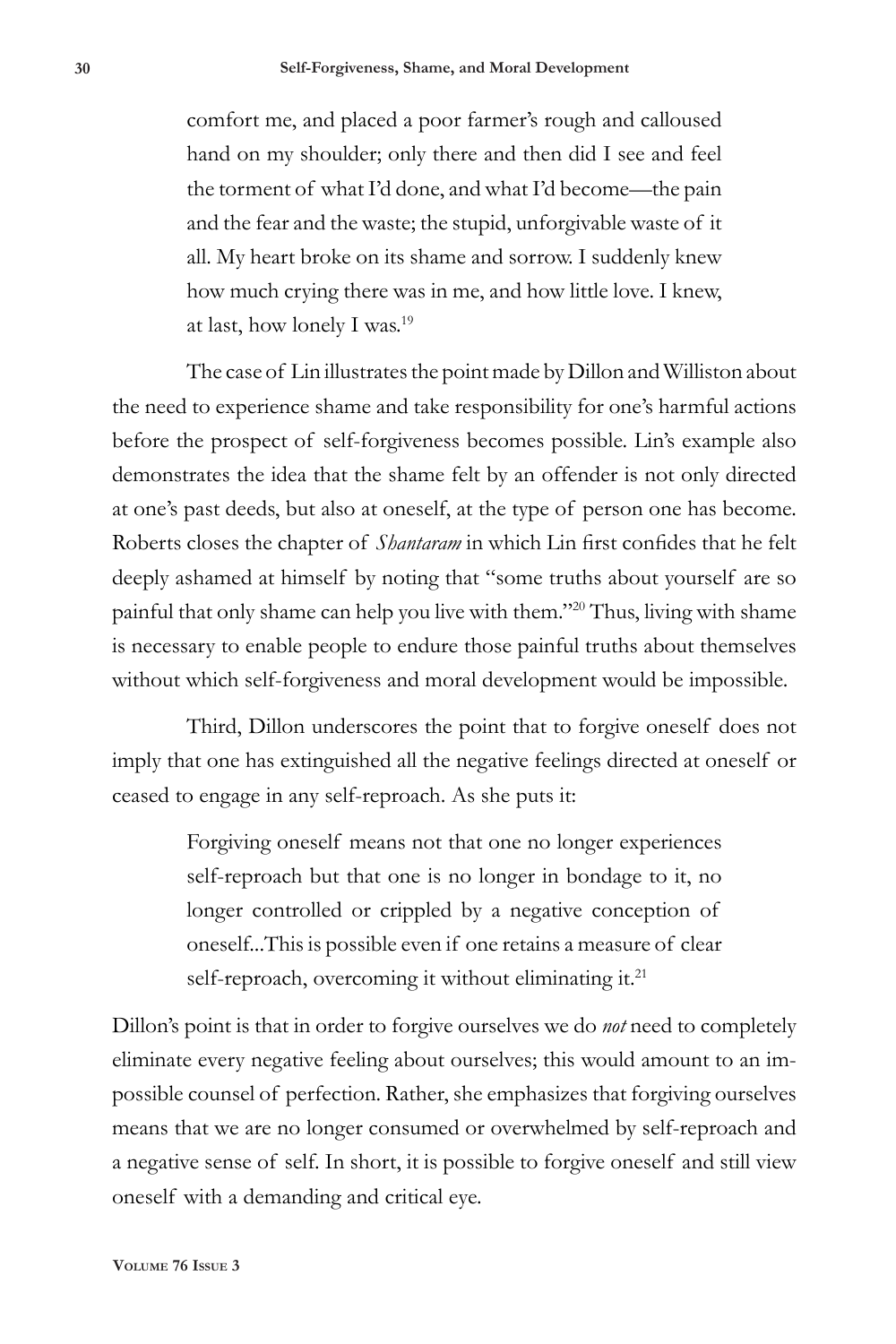## SELF-FORGIVENESS AND MORAL DEVELOPMENT

In her essay "Self-Forgiveness and Responsible Moral Agency," Margaret Holmgren argues that genuine self-forgiveness entails working through a rigorous *process* of coming to terms with one's wrongdoing:

> If an offender has worked through the process of responding to her own wrongdoing, she has acknowledged to herself that what she did was wrong. She also understands why it was wrong, as she has acknowledged to herself her victim's true status as a person. She has allowed herself to experience her grief and self-resentment at having injured her victim. She has also done her best to correct the attitudes that led to the harmful act and to make amends to her victim.<sup>22</sup>

To be sure, the steps identified by Holmgren as indispensable to go through in order to achieve genuine self-forgiveness are a very difficult and significant undertaking. Yet, for her, working through this process is necessary if the perpetrator is to respect herself, her victim, and her moral obligations.

Holmgren's account of genuine self-forgiveness as an emotional and moral process that one needs to work through sheds some light on why Lin struggles with this challenge even as he is able to forgive some of his closest allies in Bombay. My reading of *Shantaram* suggests that Lin was able to successfully negotiate through *part*, but not all, of this process. In particular, it seems to me that during the years spent as a fugitive in India, Lin was able to acknowledge the crimes that he had committed in Australia, the pain he inflicted on his loved ones, as well as what it meant to live a life in fear and destitution. Moreover, as demonstrated above, Lin was able to experience some negative emotions like shame, guilt, and grief on a profound and personal level. At the same time, at the end of the novel, he is still struggling to let go of the destructive attitudes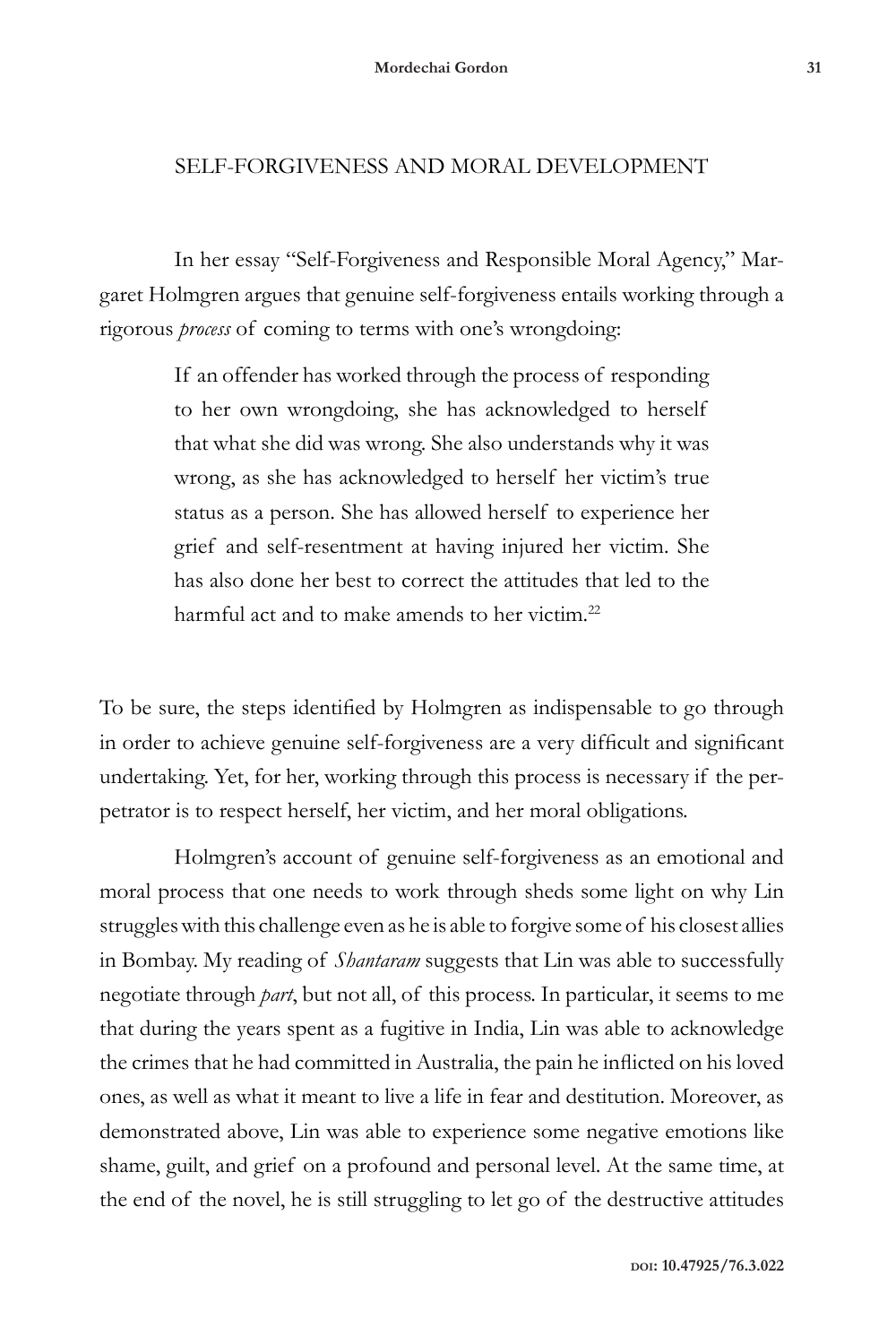and behaviors that led him to perpetrate the crimes he had committed.

Another reason that Lin struggles with this challenge is related to Holmgren's discussion of the relation between being forgiven by one's victims and self-forgiveness. Holmgren points out that there are cases in which

> an offender cannot make full restitution or adequate apology for the wrong, either because her victim is dead or otherwise unavailable, because a direct apology would do the victim more harm than good, or because the injury was so serious that it outstrips her ability to atone for it.23

This explanation seems to apply to the case of Lin in the novel *Shantaram* who, because he was a fugitive on the run, could not get in touch with his loved ones in Australia in order to seek their forgiveness and make restitution for his past transgressions.

However, for Holmgren, the fact that an offender is not able to get in touch with her victims is not in-itself sufficient reason not to attempt to forgive oneself. She writes that "in reaching a state of genuine self-forgiveness, an offender acknowledges her own intrinsic worth, which she retains regardless of her ability to make amends for the wrong."<sup>24</sup> That is, Holmgren is convinced that working through the multistep process of forgiving oneself is highly significant since it can lead perpetrators to moral growth, growth in the Kantian sense of the term—as coming to appreciate both their victims and themselves as intrinsically valuable. She writes that

> Genuine self-forgiveness is also *required* if we are to be responsible moral agents. When we do wrong, we must work through the process of responding to our own wrongdoing, drop the obsessive focus on our own past record of moral performance, and turn our attention to our moral and nonmoral development.25

On this view, offenders' genuine self-forgiveness is a necessary condition for moral development to take place. For Holmgren, working through the process of self-forgiveness by addressing our own negative emotions, attitudes, and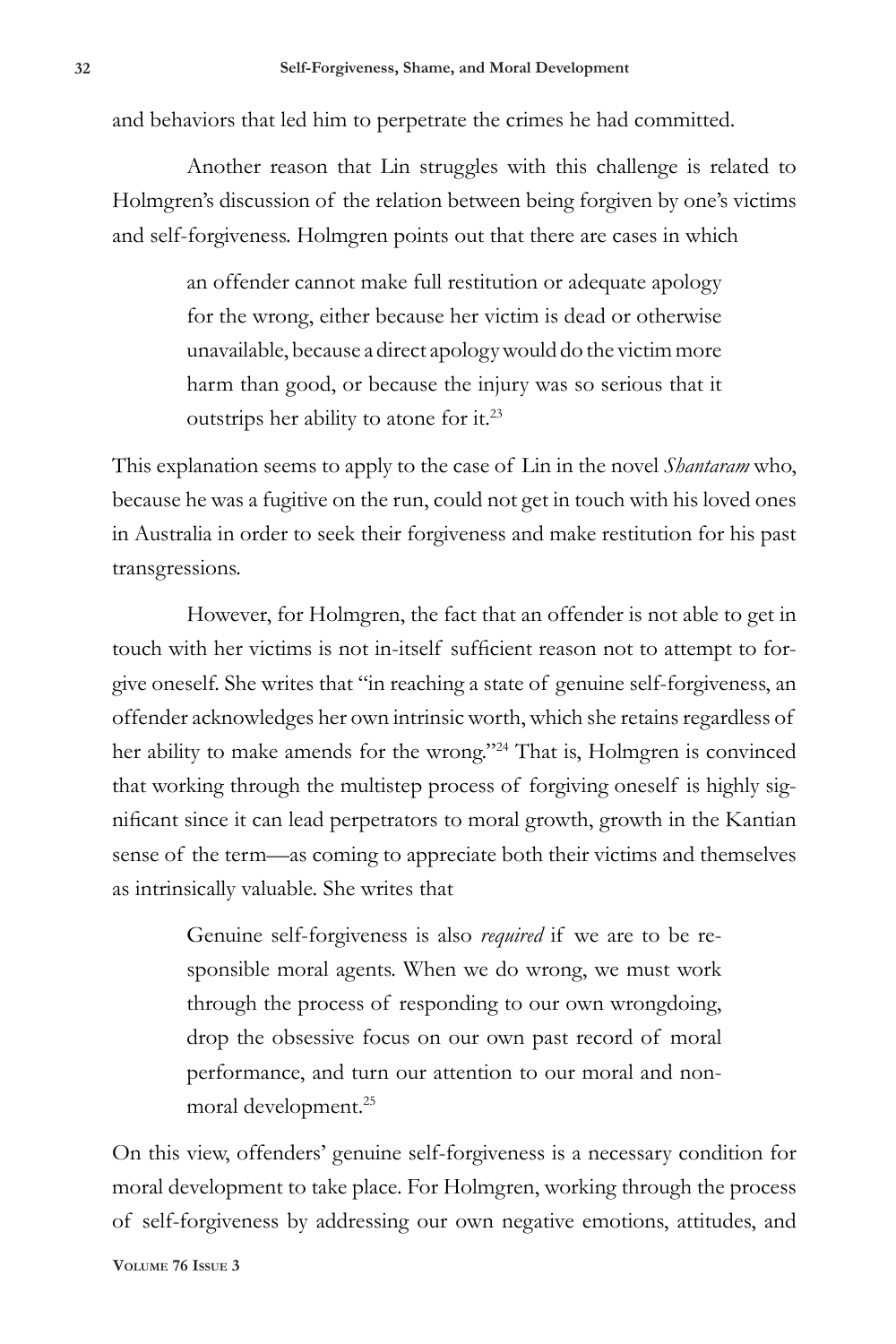patterns is essential prior to attempting to restore our relationships with others. Only once we are able to genuinely forgive ourselves, can we approach our loved ones as liberated and equal partners, as individuals who can contribute to the relationship in an ethical manner.

Holmgren's insights suggest that going through the process of self-forgiveness can not only liberate people who are prone to reproaching themselves endlessly, but also enhance their moral development and ability to relate ethically toward others. *Self-forgiveness is morally beneficial because it can facilitate the effort to acknowledge wrongdoing while simultaneously affirm one's value as a person*. Most people have experienced at least once in their lives a process in which they inflicted pain on another individual, followed by a recognition that their words or actions caused harm to this person, feeling ashamed at themselves for this transgression, and finally an attempt to apologize or make amends to the injured party. Yet, my analysis suggests that self-forgiveness should also be considered an essential part of this developmental process. If by education we mean (among other things) an enterprise in which moral development occurs, then acknowledging wrongdoing and experiencing shame followed by self-forgiveness are indispensable for successfully navigating that process*.*

The example of Lin indicates that since he is still negotiating the task of self-forgiveness, his moral development is "incomplete." In saying that Lin's moral development is incomplete, my intention is not to judge him, but to suggest that he is yet to resolve issues of guilt and shame, which hinder his moral development. Of course, to be in such a position is normal for someone who has endured as much pain and suffering as Lin. Yet, Roberts closes *Shantaram* by reminding us that Lin's struggles are not that different from our own battles, as individuals who are working through personal transgressions and negative emotions:

> For this is what we do. Put one foot forward and then the other. Lift our eyes to the snarl and smile of the world once more. Think. Act. Feel. Add our little consequences to the tides of good and evil that flood and drain the world. Drag our shadowed crosses into the hope of another night. Push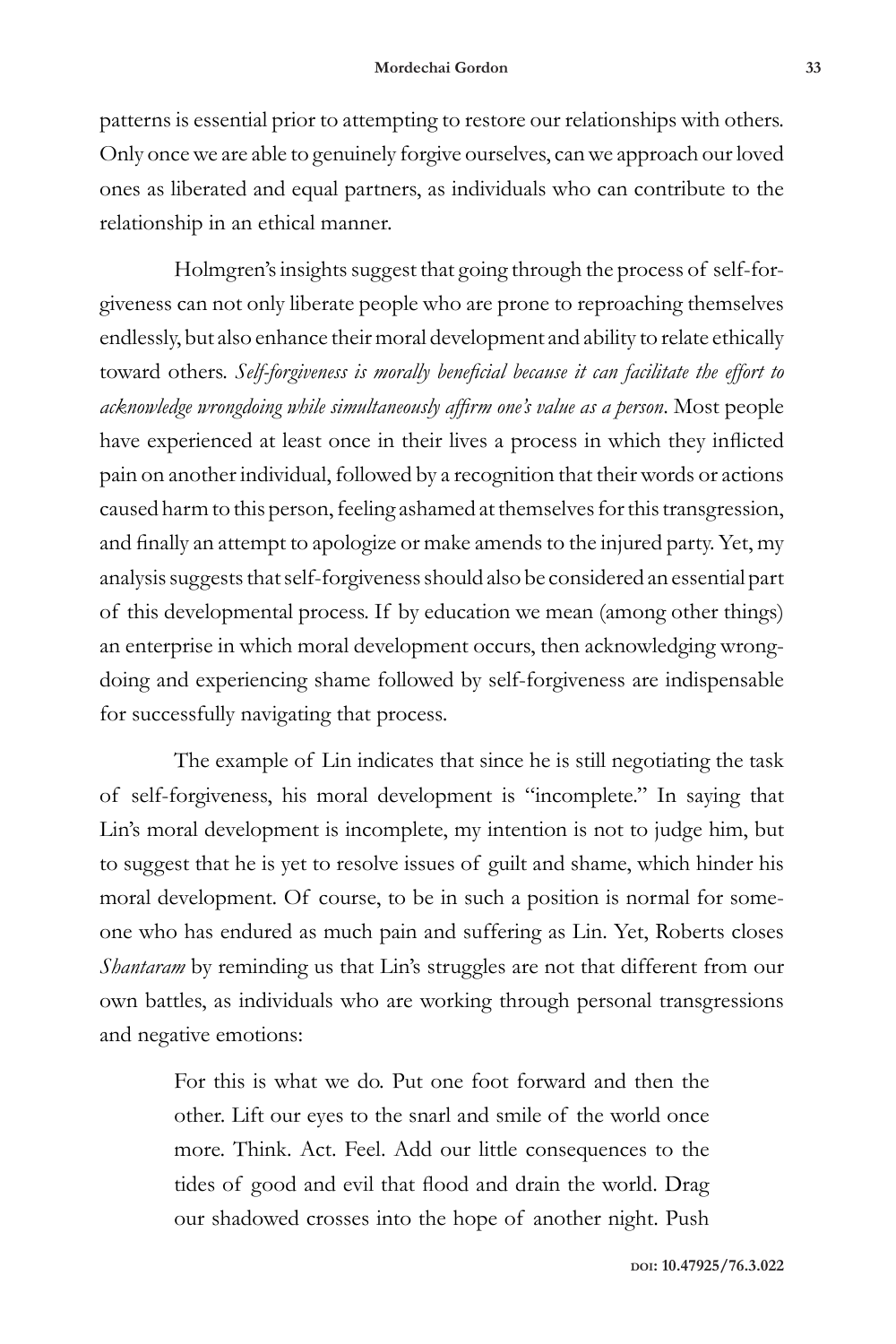our brave hearts into the promise of a new day.<sup>26</sup>

The point is that to be human is to be developing, on the way to accomplishing various projects, stumbling along and going forward, succumbing to and resisting temptations. And, like Lin, to be human is to transgress, experience shame, and strive to forgive.

1 Hannah Arendt, *The Human Condition* (Chicago: University of Chicago Press, 1958), 177.

2 Arendt, *The Human Condition*, 237.

3 Arendt, 241.

4 Arendt, 237, emphasis added.

5 Arendt, 241.

6 Claudia Card, *The Atrocity Paradigm* (New York: Oxford University

Press, 2002), 176.

7 Card, *The Atrocity Paradigm*.

8 George Jacinto, "Caregivers' Coping and Self-Forgiveness After the

Death of a Care-Receiver," *Journal of Social Service Research* 36, no. 3

(2010): 206-215, 207.

9 Douglas Stewart, "Thinking About Forgiveness: A Philosophical Preamble to its Cultivation in Schooling," *Journal of Thought* 47, no. 1 (2012): 66-95, 68.

10 Stewart, "Thinking About Forgiveness," 71.

11 Stewart, 72.

12 Margaret Walker, "*Moral Repair: Reconstructing Moral Relations after Wrongdoing*, (Cambridge, UK: Cambridge University Press, 2006), 153.